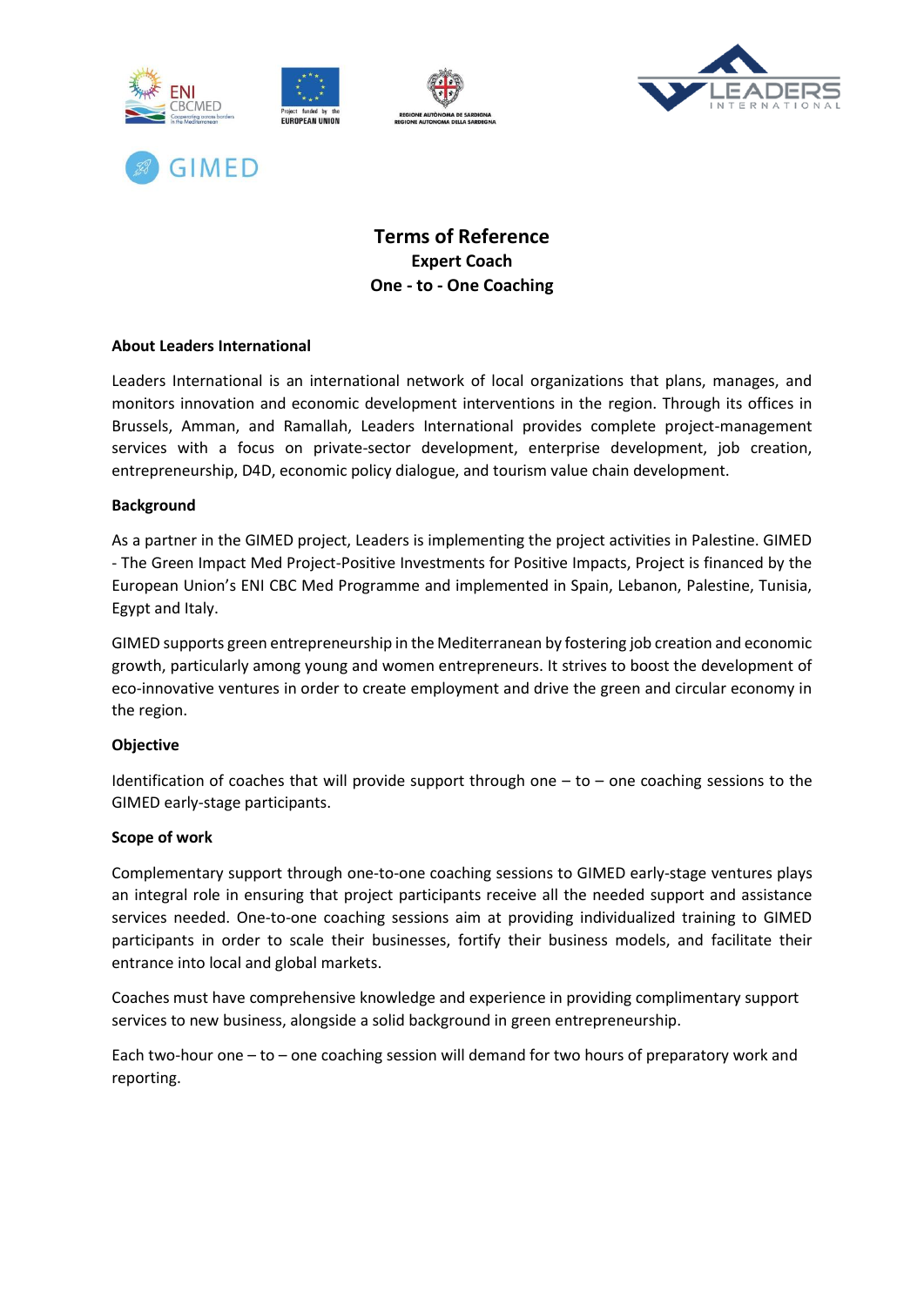





## **Responsibilities**

Delivery of a total of 30 mentorship sessions to 10 start-up teams, ensuring that each of them gets a minimum of three 2-hour mentorship sessions, covering the following:

- 1. Assistance of project participants in developing their Green Business Plans or Green Business Models;
- 2. Identification and customization of support services tailored to the specific needs of each sustainable business through technical assistance and support
- 3. Covering relevant topics that include, but are not limited to, the following:
	- Access to investment opportunities
	- Access to markets
	- Access to Finance
	- Idea-pitching
	- Marketing strategy development
	- Eco-design
- 4. Tracking the online and offline progress of participants through the use of relevant platforms;
- 5. Assistance in the creation of synergies and linkages between the GIMED Participants and relevant stakeholders;
- 6. Participation in meetings with the Project Team;
- 7. Evaluation of participants;
- 8. Weekly update of project documents;
- 9. Provision of monthly narrative and progress reports.

#### **Outputs**

- 1. Delivery of 30 one-to-one coaching sessions;
- 2. 30 video recordings of the online training sessions;
- 3. Screenshots of the sessions;
- 4. 30 Meeting Minutes of each session;
- 5. End of coaching report.

#### **Prerequisites**

- 1. Comprehensive knowledge of the goals and objectives of the GIMED Project
- 2. Priority goes to individuals with Certifications in Green Training
- 3. Background and experience in green entrepreneurship and agriculture

**Timeframe:** October 2021 – January 2022, or any other needed period

Coaching might take place on weekends or after office hours.

A minimum of two expert coaches will be appointed for this position.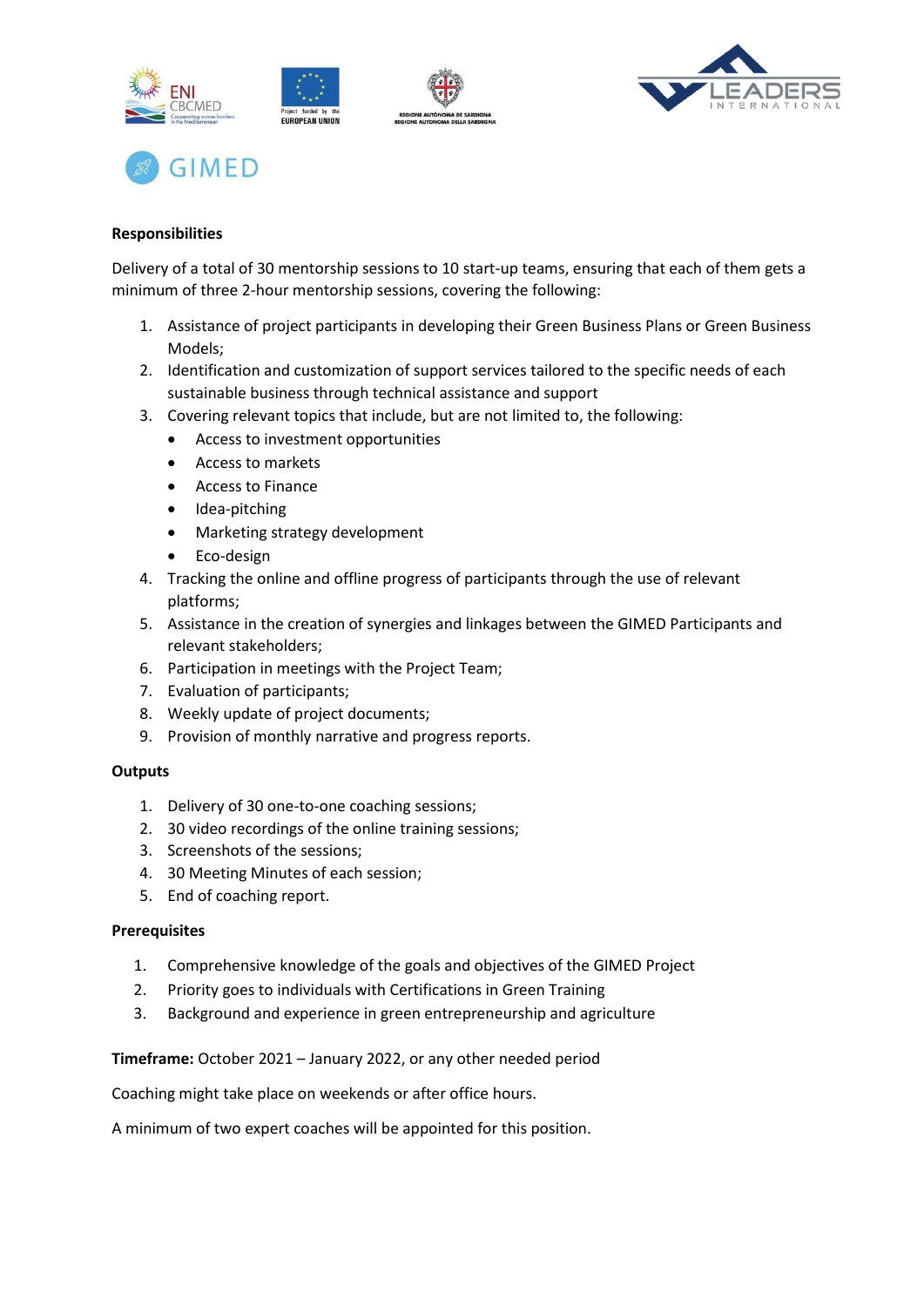





To apply for this opportunity, please send your CV along with the financial offer to: procurement@leadersinternational.org, no later than 07/10/2021